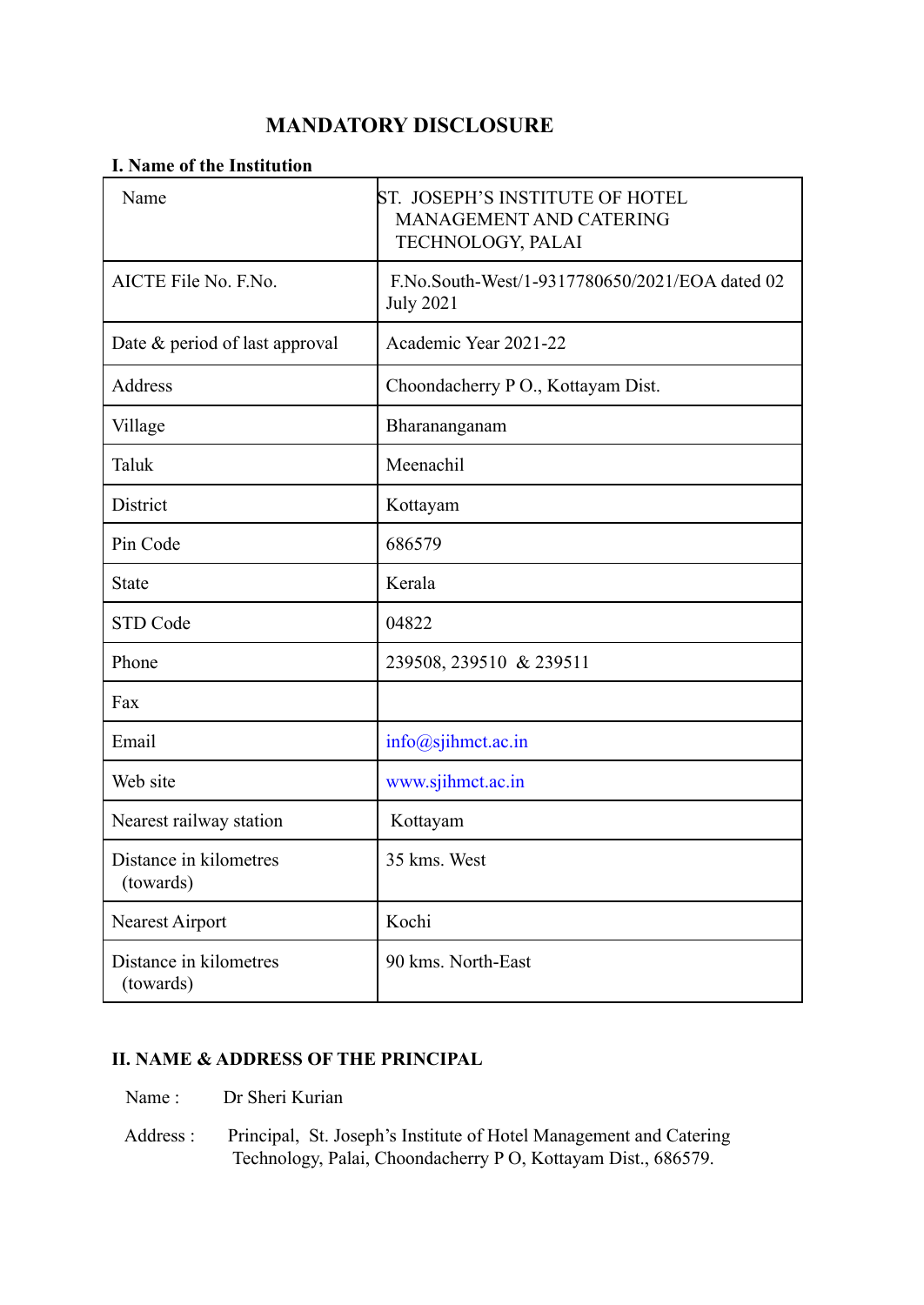# **III.NAME OF AFFILIATING UNIVERSITY:** MAHATMA GANDHI UNIVERSITY, KOTTAYAM, KERALA.

# **IV.GOVERNANCE**

#### *IV.1* **Members of Governing Body and details of statutory committees**

(given in the website)

The Governing Body is convened every year to discuss various developmental activities of the Institute, students hostel and amenities, campus interviews, Budget Estimates andAnalysis of expenditure.

## **IV.2. Executive Committee (Institute Council)**

- 1. Dr Joseph Maleparambil, Chairman
- 2. Fr. Joseph Vattappillil , Director, Vice Chairman
- 3. Dr Sheri Kurian , Principal (Convenor)
- 4. Fr. John Mattamundayil, Bursar
- 5. Fr. Thomas Njavallil, Lab. Manager
- 7. Mrs. Shyla Mathew , HoD

## **IV.3. ACADEMIC COUNCIL**

- 1. Dr Sheri Kurian , Principal (Chairman)
- 2. Fr. Joseph Vattappillil , Director
- 3. Mrs. Shyla Mathew, HoD
- 5. Mr. Seby P Mathews, Asst. Professor
- 6. Mrs. Regy Joseph, Asst. Professor
- 7. Mr Sebastian Thomas, Asst. Professor.

The council meets once in a week to discuss various academic activities of the Institute which include:

> Conduct of sessional examinations Commencement date of classes for each semester Campus selection Preparation of timetable Examination result analysis Special attention to weaker students Conduct of sports, arts Arrangement for industrial visit and training

## **V. PROGRAMME & FEE STRUCTURE**

| Programme :    | BHM (Bachelor of Hotel Management) |
|----------------|------------------------------------|
| Duration :     | 4 years (8 semesters)              |
| No. of seats : | 180.                               |